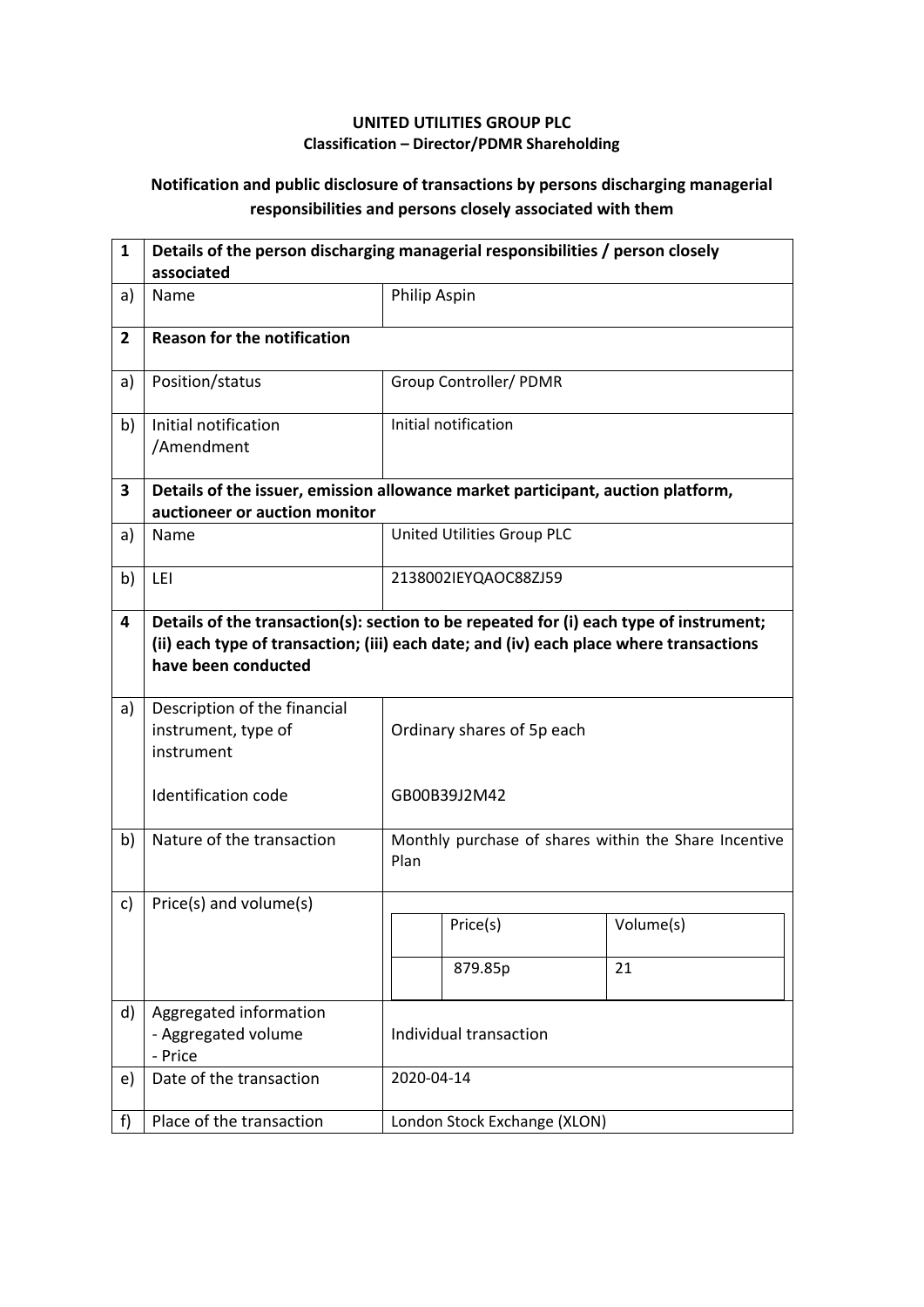| $\mathbf{1}$   | Details of the person discharging managerial responsibilities / person closely                                                                                                                          |                                                   |                                                       |  |  |  |
|----------------|---------------------------------------------------------------------------------------------------------------------------------------------------------------------------------------------------------|---------------------------------------------------|-------------------------------------------------------|--|--|--|
|                | associated                                                                                                                                                                                              |                                                   |                                                       |  |  |  |
| a)             | Name                                                                                                                                                                                                    | Louise Beardmore                                  |                                                       |  |  |  |
| $\overline{2}$ | <b>Reason for the notification</b>                                                                                                                                                                      |                                                   |                                                       |  |  |  |
| a)             | Position/status                                                                                                                                                                                         | <b>Customer Services and People Director/PDMR</b> |                                                       |  |  |  |
| b)             | Initial notification<br>/Amendment                                                                                                                                                                      | Initial notification                              |                                                       |  |  |  |
| 3              | Details of the issuer, emission allowance market participant, auction platform,<br>auctioneer or auction monitor                                                                                        |                                                   |                                                       |  |  |  |
| a)             | Name                                                                                                                                                                                                    | United Utilities Group PLC                        |                                                       |  |  |  |
| b)             | LEI                                                                                                                                                                                                     | 2138002IEYQAOC88ZJ59                              |                                                       |  |  |  |
| 4              | Details of the transaction(s): section to be repeated for (i) each type of instrument;<br>(ii) each type of transaction; (iii) each date; and (iv) each place where transactions<br>have been conducted |                                                   |                                                       |  |  |  |
| a)             | Description of the financial<br>instrument, type of<br>instrument                                                                                                                                       | Ordinary shares of 5p each                        |                                                       |  |  |  |
|                | Identification code                                                                                                                                                                                     | GB00B39J2M42                                      |                                                       |  |  |  |
| b)             | Nature of the transaction                                                                                                                                                                               | Plan                                              | Monthly purchase of shares within the Share Incentive |  |  |  |
| c)             | Price(s) and volume(s)                                                                                                                                                                                  |                                                   |                                                       |  |  |  |
|                |                                                                                                                                                                                                         | Price(s)                                          | Volume(s)                                             |  |  |  |
|                |                                                                                                                                                                                                         | 879.85p                                           | 20                                                    |  |  |  |
| d)             | Aggregated information<br>- Aggregated volume<br>- Price                                                                                                                                                | Individual transaction                            |                                                       |  |  |  |
| e)             | Date of the transaction                                                                                                                                                                                 | 2020-04-14                                        |                                                       |  |  |  |
| f)             | Place of the transaction                                                                                                                                                                                | London Stock Exchange (XLON)                      |                                                       |  |  |  |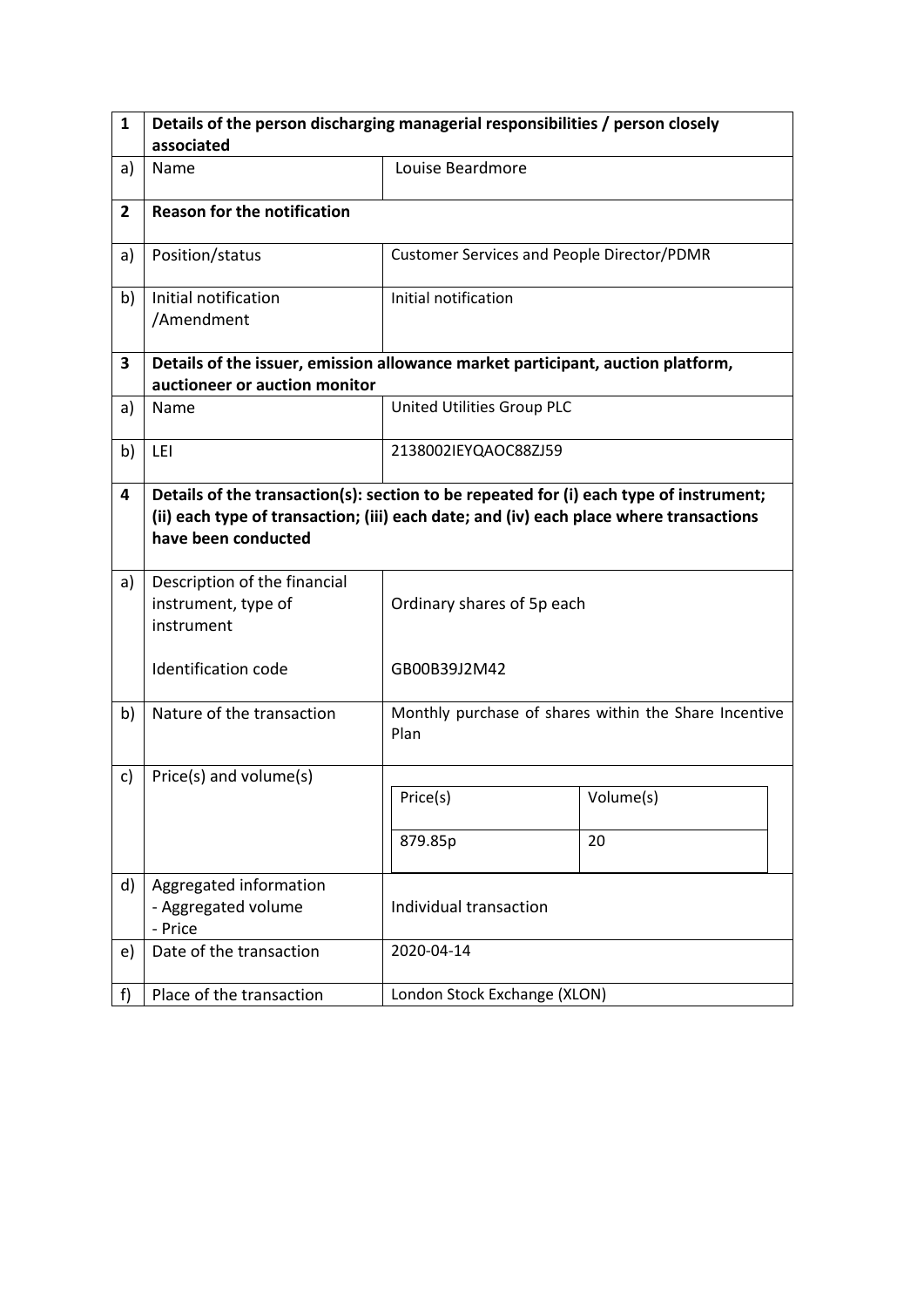| $\mathbf{1}$   | Details of the person discharging managerial responsibilities / person closely                                                                                                                          |                                       |                                                       |  |  |  |
|----------------|---------------------------------------------------------------------------------------------------------------------------------------------------------------------------------------------------------|---------------------------------------|-------------------------------------------------------|--|--|--|
|                | associated                                                                                                                                                                                              |                                       |                                                       |  |  |  |
| a)             | Name                                                                                                                                                                                                    | James Bullock                         |                                                       |  |  |  |
| $\overline{2}$ | <b>Reason for the notification</b>                                                                                                                                                                      |                                       |                                                       |  |  |  |
| a)             | Position/status                                                                                                                                                                                         | Strategy and Regulation Director/PDMR |                                                       |  |  |  |
| b)             | Initial notification<br>/Amendment                                                                                                                                                                      | Initial notification                  |                                                       |  |  |  |
| 3              | Details of the issuer, emission allowance market participant, auction platform,<br>auctioneer or auction monitor                                                                                        |                                       |                                                       |  |  |  |
| a)             | Name                                                                                                                                                                                                    | United Utilities Group PLC            |                                                       |  |  |  |
| b)             | LEI                                                                                                                                                                                                     | 2138002IEYQAOC88ZJ59                  |                                                       |  |  |  |
| 4              | Details of the transaction(s): section to be repeated for (i) each type of instrument;<br>(ii) each type of transaction; (iii) each date; and (iv) each place where transactions<br>have been conducted |                                       |                                                       |  |  |  |
| a)             | Description of the financial<br>instrument, type of<br>instrument                                                                                                                                       | Ordinary shares of 5p each            |                                                       |  |  |  |
|                | Identification code                                                                                                                                                                                     | GB00B39J2M42                          |                                                       |  |  |  |
| b)             | Nature of the transaction                                                                                                                                                                               | Plan                                  | Monthly purchase of shares within the Share Incentive |  |  |  |
| c)             | Price(s) and volume(s)                                                                                                                                                                                  |                                       |                                                       |  |  |  |
|                |                                                                                                                                                                                                         | Price(s)                              | Volume(s)                                             |  |  |  |
|                |                                                                                                                                                                                                         | 879.85p                               | 21                                                    |  |  |  |
| d)             | Aggregated information<br>- Aggregated volume<br>- Price                                                                                                                                                | Individual transaction                |                                                       |  |  |  |
| e)             | Date of the transaction                                                                                                                                                                                 | 2020-04-14                            |                                                       |  |  |  |
| f)             | Place of the transaction                                                                                                                                                                                | London Stock Exchange (XLON)          |                                                       |  |  |  |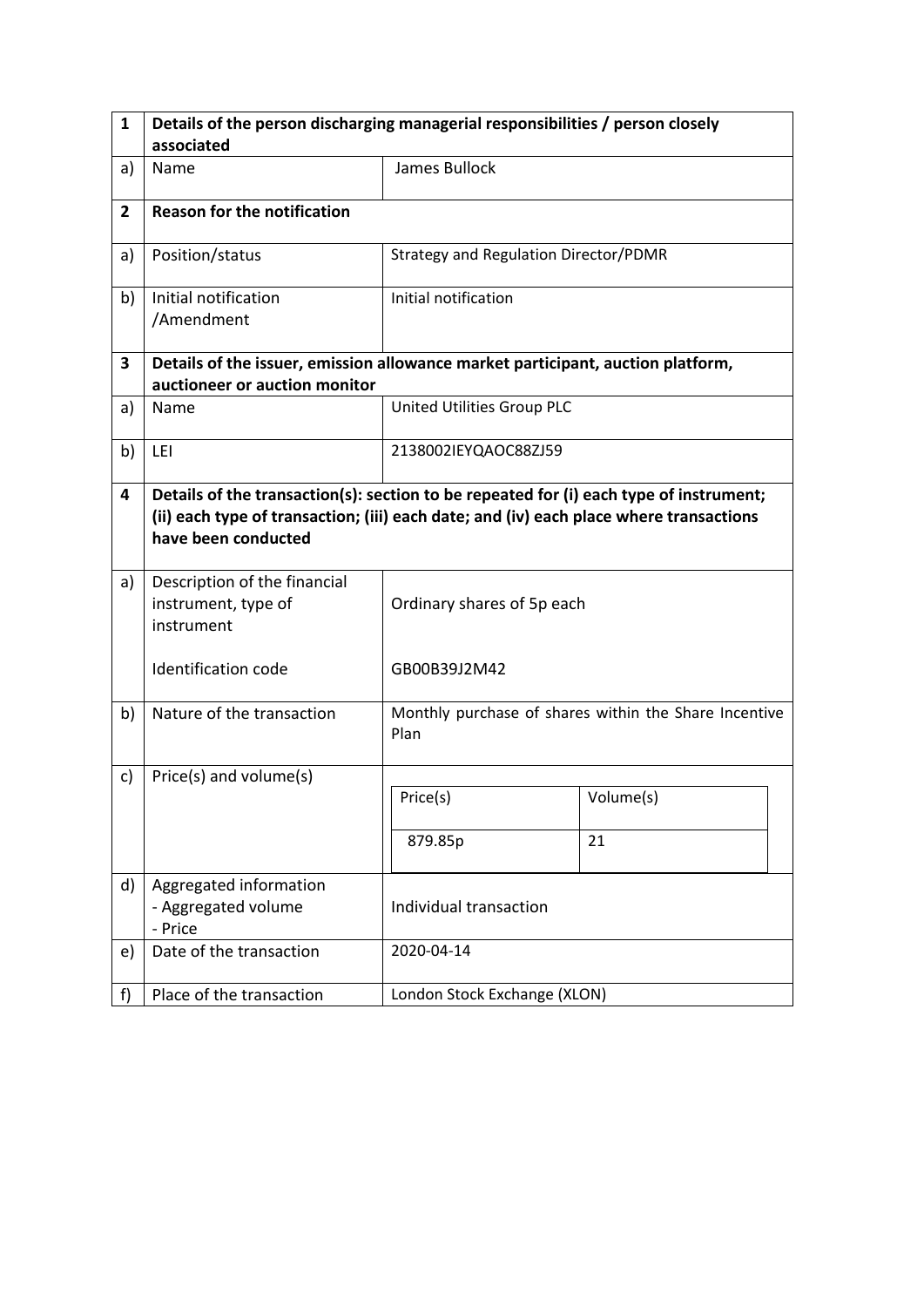| $\mathbf{1}$   | Details of the person discharging managerial responsibilities / person closely                                                                                                                          |                            |                                            |                                                       |  |
|----------------|---------------------------------------------------------------------------------------------------------------------------------------------------------------------------------------------------------|----------------------------|--------------------------------------------|-------------------------------------------------------|--|
|                | associated                                                                                                                                                                                              |                            |                                            |                                                       |  |
| a)             | Name                                                                                                                                                                                                    |                            | <b>Simon Chadwick</b>                      |                                                       |  |
| $\overline{2}$ | <b>Reason for the notification</b>                                                                                                                                                                      |                            |                                            |                                                       |  |
| a)             | Position/status                                                                                                                                                                                         |                            | Digital Services & Central Operations/PDMR |                                                       |  |
| b)             | Initial notification<br>/Amendment                                                                                                                                                                      |                            | Initial notification                       |                                                       |  |
| 3              | Details of the issuer, emission allowance market participant, auction platform,<br>auctioneer or auction monitor                                                                                        |                            |                                            |                                                       |  |
| a)             | Name                                                                                                                                                                                                    |                            | United Utilities Group PLC                 |                                                       |  |
| b)             | LEI                                                                                                                                                                                                     |                            | 2138002IEYQAOC88ZJ59                       |                                                       |  |
| 4              | Details of the transaction(s): section to be repeated for (i) each type of instrument;<br>(ii) each type of transaction; (iii) each date; and (iv) each place where transactions<br>have been conducted |                            |                                            |                                                       |  |
| a)             | Description of the financial<br>instrument, type of<br>instrument                                                                                                                                       | Ordinary shares of 5p each |                                            |                                                       |  |
|                | Identification code                                                                                                                                                                                     |                            | GB00B39J2M42                               |                                                       |  |
| b)             | Nature of the transaction                                                                                                                                                                               | Plan                       |                                            | Monthly purchase of shares within the Share Incentive |  |
| c)             | Price(s) and volume(s)                                                                                                                                                                                  |                            |                                            |                                                       |  |
|                |                                                                                                                                                                                                         |                            | Price(s)                                   | Volume(s)                                             |  |
|                |                                                                                                                                                                                                         |                            | 879.85p                                    | 21                                                    |  |
| d)             | Aggregated information<br>- Aggregated volume<br>- Price                                                                                                                                                | Individual transaction     |                                            |                                                       |  |
| e)             | Date of the transaction                                                                                                                                                                                 |                            | 2020-04-14                                 |                                                       |  |
| f)             | Place of the transaction                                                                                                                                                                                |                            | London Stock Exchange (XLON)               |                                                       |  |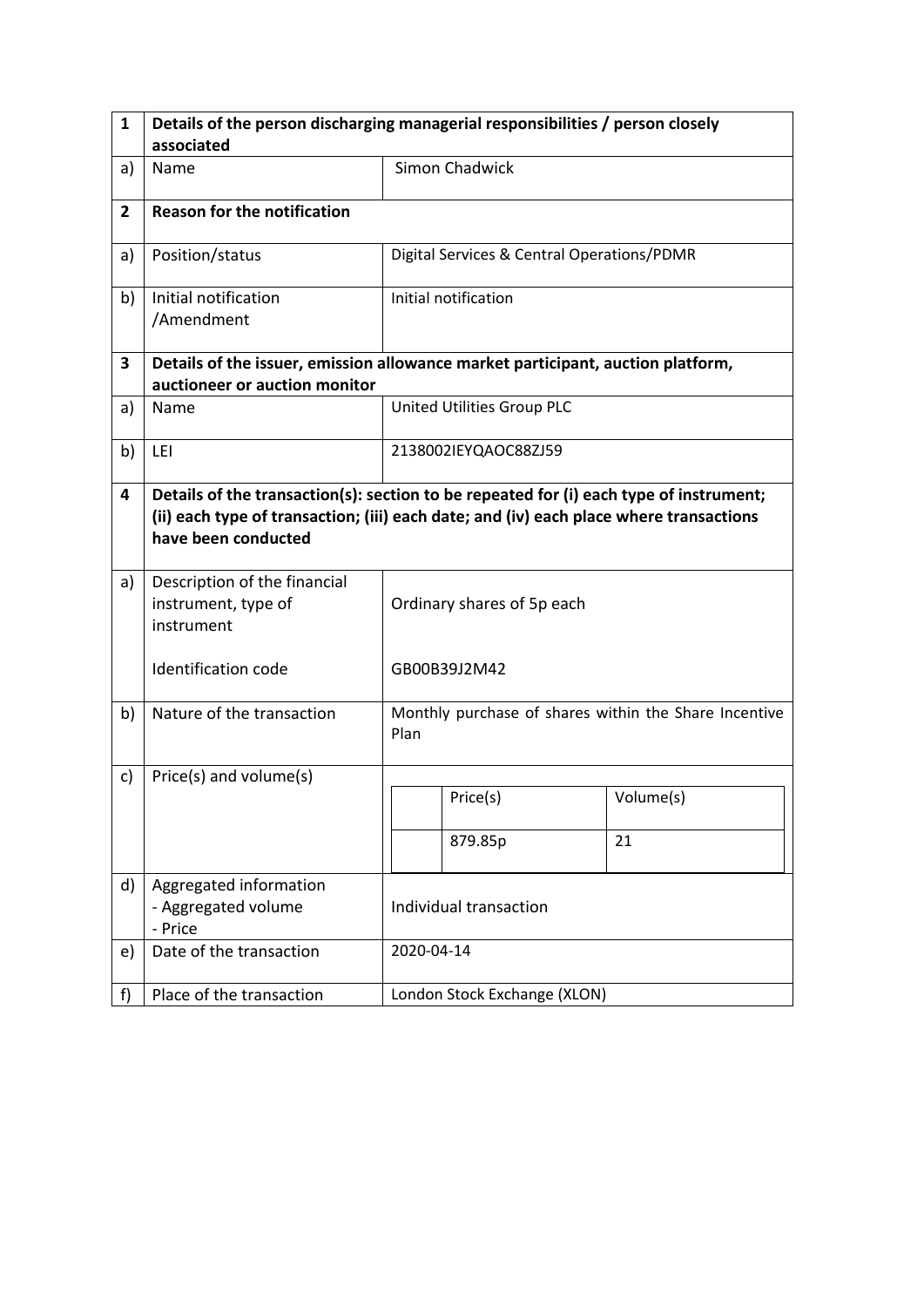| $\mathbf{1}$   | Details of the person discharging managerial responsibilities / person closely                                                                                                                          |                              |                                                       |  |  |  |
|----------------|---------------------------------------------------------------------------------------------------------------------------------------------------------------------------------------------------------|------------------------------|-------------------------------------------------------|--|--|--|
|                | associated                                                                                                                                                                                              |                              |                                                       |  |  |  |
| a)             | Name                                                                                                                                                                                                    | <b>Simon Gardiner</b>        |                                                       |  |  |  |
| $\overline{2}$ | <b>Reason for the notification</b>                                                                                                                                                                      |                              |                                                       |  |  |  |
| a)             | Position/status                                                                                                                                                                                         | Company Secretary/PDMR       |                                                       |  |  |  |
| b)             | Initial notification<br>/Amendment                                                                                                                                                                      | Initial notification         |                                                       |  |  |  |
| 3              | Details of the issuer, emission allowance market participant, auction platform,<br>auctioneer or auction monitor                                                                                        |                              |                                                       |  |  |  |
| a)             | Name                                                                                                                                                                                                    | United Utilities Group PLC   |                                                       |  |  |  |
| b)             | LEI                                                                                                                                                                                                     | 2138002IEYQAOC88ZJ59         |                                                       |  |  |  |
| 4              | Details of the transaction(s): section to be repeated for (i) each type of instrument;<br>(ii) each type of transaction; (iii) each date; and (iv) each place where transactions<br>have been conducted |                              |                                                       |  |  |  |
| a)             | Description of the financial<br>instrument, type of<br>instrument                                                                                                                                       | Ordinary shares of 5p each   |                                                       |  |  |  |
|                | Identification code                                                                                                                                                                                     | GB00B39J2M42                 |                                                       |  |  |  |
| b)             | Nature of the transaction                                                                                                                                                                               | Plan                         | Monthly purchase of shares within the Share Incentive |  |  |  |
| c)             | Price(s) and volume(s)                                                                                                                                                                                  |                              |                                                       |  |  |  |
|                |                                                                                                                                                                                                         | Price(s)                     | Volume(s)                                             |  |  |  |
|                |                                                                                                                                                                                                         | 879.85p                      | 21                                                    |  |  |  |
| d)             | Aggregated information<br>- Aggregated volume<br>- Price                                                                                                                                                | Individual transaction       |                                                       |  |  |  |
| e)             | Date of the transaction                                                                                                                                                                                 | 2020-04-14                   |                                                       |  |  |  |
| f)             | Place of the transaction                                                                                                                                                                                | London Stock Exchange (XLON) |                                                       |  |  |  |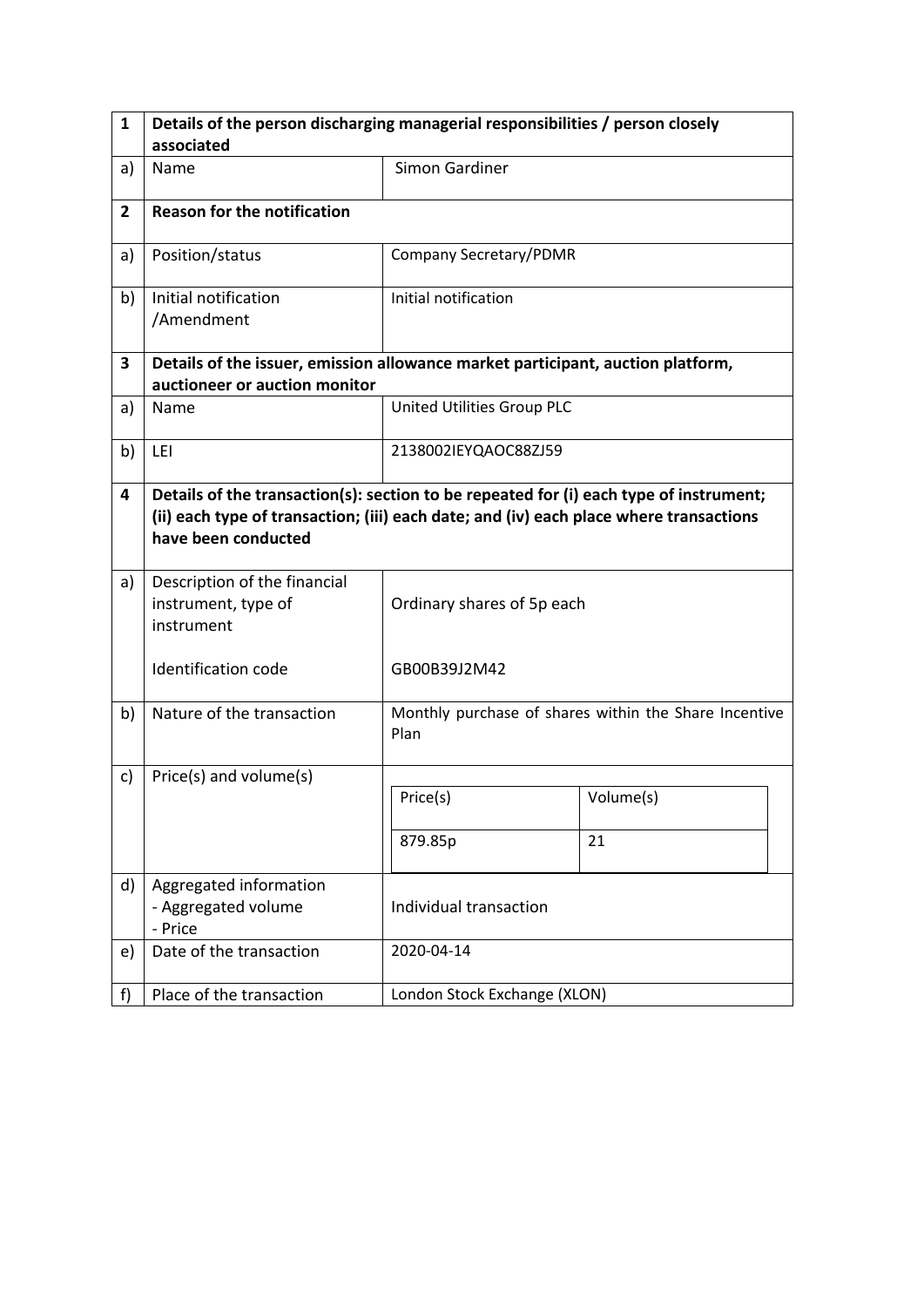| 1              | Details of the person discharging managerial responsibilities / person closely                                                                                                                          |                            |                                                       |           |  |
|----------------|---------------------------------------------------------------------------------------------------------------------------------------------------------------------------------------------------------|----------------------------|-------------------------------------------------------|-----------|--|
|                | associated                                                                                                                                                                                              |                            |                                                       |           |  |
| a)             | Name                                                                                                                                                                                                    |                            | Joanne Harrison                                       |           |  |
| $\overline{2}$ | <b>Reason for the notification</b>                                                                                                                                                                      |                            |                                                       |           |  |
| a)             | Position/status                                                                                                                                                                                         |                            | Environment and Asset Strategy Director/PDMR          |           |  |
| b)             | Initial notification<br>/Amendment                                                                                                                                                                      |                            | Initial notification                                  |           |  |
| 3              | Details of the issuer, emission allowance market participant, auction platform,<br>auctioneer or auction monitor                                                                                        |                            |                                                       |           |  |
| a)             | Name                                                                                                                                                                                                    |                            | United Utilities Group PLC                            |           |  |
| b)             | LEI                                                                                                                                                                                                     |                            | 2138002IEYQAOC88ZJ59                                  |           |  |
| 4              | Details of the transaction(s): section to be repeated for (i) each type of instrument;<br>(ii) each type of transaction; (iii) each date; and (iv) each place where transactions<br>have been conducted |                            |                                                       |           |  |
| a)             | Description of the financial<br>instrument, type of<br>instrument                                                                                                                                       | Ordinary shares of 5p each |                                                       |           |  |
|                | <b>Identification code</b>                                                                                                                                                                              |                            | GB00B39J2M42                                          |           |  |
| b)             | Nature of the transaction                                                                                                                                                                               | Plan                       | Monthly purchase of shares within the Share Incentive |           |  |
| c)             | Price(s) and volume(s)                                                                                                                                                                                  |                            |                                                       |           |  |
|                |                                                                                                                                                                                                         |                            | Price(s)                                              | Volume(s) |  |
|                |                                                                                                                                                                                                         |                            | 879.85p                                               | 22        |  |
| d)             | Aggregated information<br>- Aggregated volume<br>- Price                                                                                                                                                | Individual transaction     |                                                       |           |  |
| e)             | Date of the transaction                                                                                                                                                                                 |                            | 2020-04-14                                            |           |  |
| f)             | Place of the transaction                                                                                                                                                                                |                            | London Stock Exchange (XLON)                          |           |  |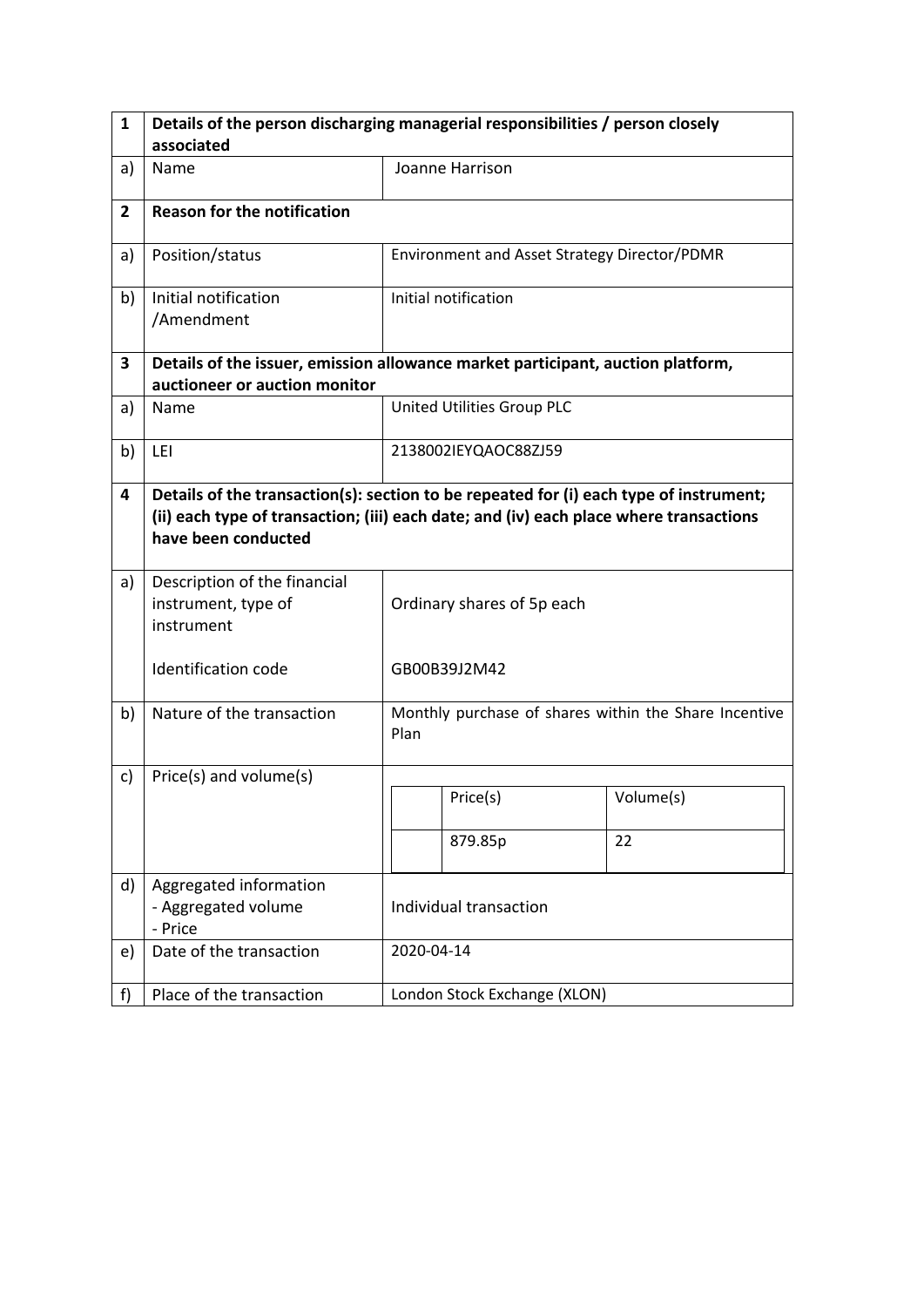| $\mathbf{1}$   | Details of the person discharging managerial responsibilities / person closely                                                                                                                          |                            |                                                       |           |  |
|----------------|---------------------------------------------------------------------------------------------------------------------------------------------------------------------------------------------------------|----------------------------|-------------------------------------------------------|-----------|--|
|                | associated                                                                                                                                                                                              |                            |                                                       |           |  |
| a)             | Name                                                                                                                                                                                                    |                            | James Keith Haslett                                   |           |  |
| $\overline{2}$ | <b>Reason for the notification</b>                                                                                                                                                                      |                            |                                                       |           |  |
| a)             | Position/status                                                                                                                                                                                         |                            | Director of Wastewater/PDMR                           |           |  |
| b)             | Initial notification<br>/Amendment                                                                                                                                                                      |                            | Initial notification                                  |           |  |
| 3              | Details of the issuer, emission allowance market participant, auction platform,<br>auctioneer or auction monitor                                                                                        |                            |                                                       |           |  |
| a)             | Name                                                                                                                                                                                                    |                            | United Utilities Group PLC                            |           |  |
| b)             | LEI                                                                                                                                                                                                     |                            | 2138002IEYQAOC88ZJ59                                  |           |  |
| 4              | Details of the transaction(s): section to be repeated for (i) each type of instrument;<br>(ii) each type of transaction; (iii) each date; and (iv) each place where transactions<br>have been conducted |                            |                                                       |           |  |
| a)             | Description of the financial<br>instrument, type of<br>instrument                                                                                                                                       | Ordinary shares of 5p each |                                                       |           |  |
|                | <b>Identification code</b>                                                                                                                                                                              |                            | GB00B39J2M42                                          |           |  |
| b)             | Nature of the transaction                                                                                                                                                                               | Plan                       | Monthly purchase of shares within the Share Incentive |           |  |
| c)             | Price(s) and volume(s)                                                                                                                                                                                  |                            |                                                       |           |  |
|                |                                                                                                                                                                                                         |                            | Price(s)                                              | Volume(s) |  |
|                |                                                                                                                                                                                                         |                            | 879.85p                                               | 21        |  |
| d)             | Aggregated information<br>- Aggregated volume<br>- Price                                                                                                                                                | Individual transaction     |                                                       |           |  |
| e)             | Date of the transaction                                                                                                                                                                                 |                            | 2020-04-14                                            |           |  |
| f)             | Place of the transaction                                                                                                                                                                                |                            | London Stock Exchange (XLON)                          |           |  |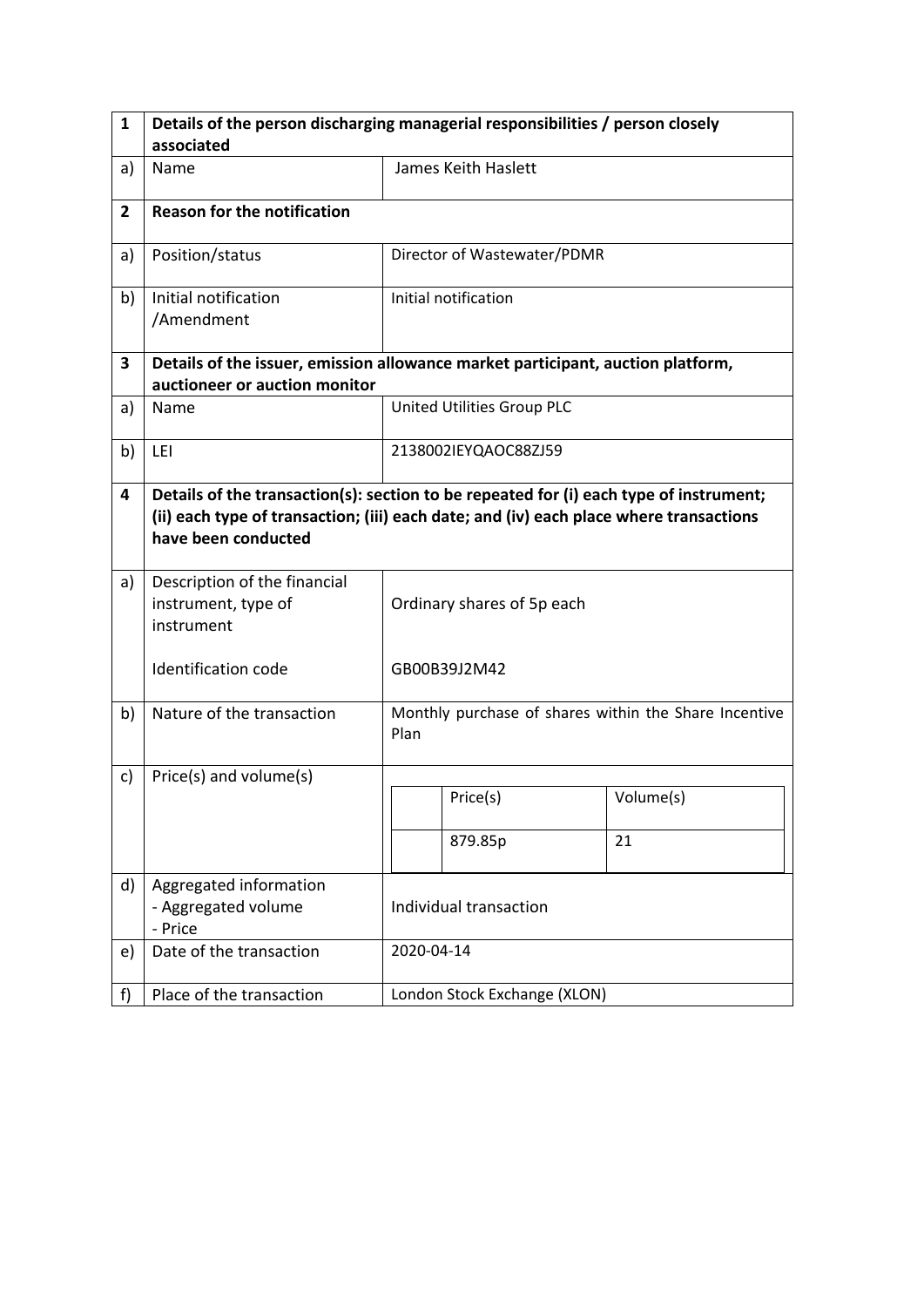| $\mathbf{1}$   | Details of the person discharging managerial responsibilities / person closely                                                                                                                          |                              |                                                       |  |  |  |
|----------------|---------------------------------------------------------------------------------------------------------------------------------------------------------------------------------------------------------|------------------------------|-------------------------------------------------------|--|--|--|
|                | associated                                                                                                                                                                                              |                              |                                                       |  |  |  |
| a)             | Name                                                                                                                                                                                                    | John Russell Houlden         |                                                       |  |  |  |
| $\overline{2}$ | <b>Reason for the notification</b>                                                                                                                                                                      |                              |                                                       |  |  |  |
| a)             | Position/status                                                                                                                                                                                         | Chief Financial Officer/PDMR |                                                       |  |  |  |
| b)             | Initial notification<br>/Amendment                                                                                                                                                                      | Initial notification         |                                                       |  |  |  |
| 3              | Details of the issuer, emission allowance market participant, auction platform,<br>auctioneer or auction monitor                                                                                        |                              |                                                       |  |  |  |
| a)             | Name                                                                                                                                                                                                    | United Utilities Group PLC   |                                                       |  |  |  |
| b)             | LEI                                                                                                                                                                                                     | 2138002IEYQAOC88ZJ59         |                                                       |  |  |  |
| 4              | Details of the transaction(s): section to be repeated for (i) each type of instrument;<br>(ii) each type of transaction; (iii) each date; and (iv) each place where transactions<br>have been conducted |                              |                                                       |  |  |  |
| a)             | Description of the financial<br>instrument, type of<br>instrument                                                                                                                                       | Ordinary shares of 5p each   |                                                       |  |  |  |
|                | Identification code                                                                                                                                                                                     | GB00B39J2M42                 |                                                       |  |  |  |
| b)             | Nature of the transaction                                                                                                                                                                               | Plan                         | Monthly purchase of shares within the Share Incentive |  |  |  |
| c)             | Price(s) and volume(s)                                                                                                                                                                                  |                              |                                                       |  |  |  |
|                |                                                                                                                                                                                                         | Price(s)                     | Volume(s)                                             |  |  |  |
|                |                                                                                                                                                                                                         | 879.85p                      | 20                                                    |  |  |  |
| d)             | Aggregated information<br>- Aggregated volume<br>- Price                                                                                                                                                | Individual transaction       |                                                       |  |  |  |
| e)             | Date of the transaction                                                                                                                                                                                 | 2020-04-14                   |                                                       |  |  |  |
| f)             | Place of the transaction                                                                                                                                                                                | London Stock Exchange (XLON) |                                                       |  |  |  |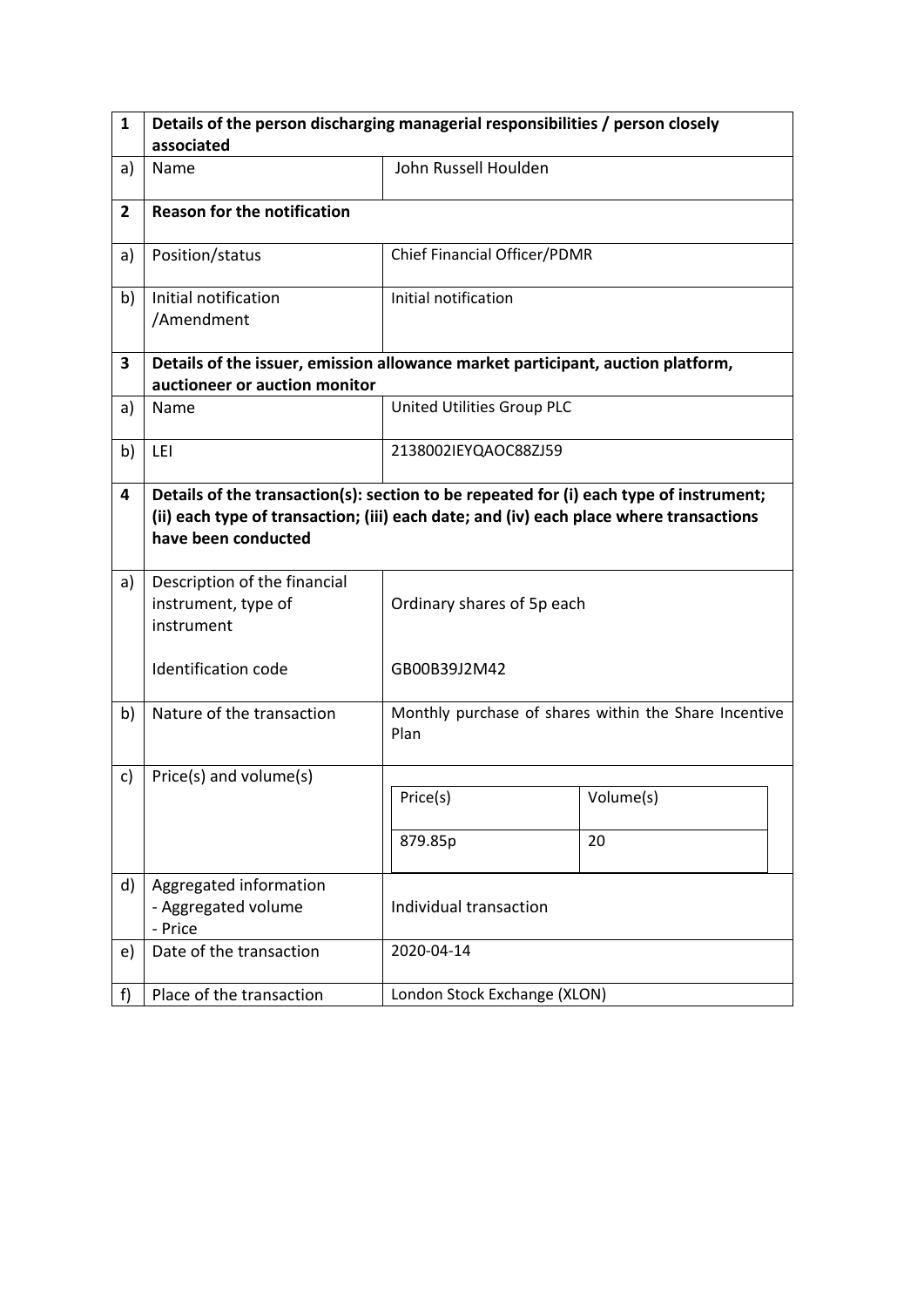| $\mathbf{1}$   | Details of the person discharging managerial responsibilities / person closely                                                                                                                          |                                 |                                                       |  |  |  |
|----------------|---------------------------------------------------------------------------------------------------------------------------------------------------------------------------------------------------------|---------------------------------|-------------------------------------------------------|--|--|--|
|                | associated                                                                                                                                                                                              |                                 |                                                       |  |  |  |
| a)             | Name                                                                                                                                                                                                    | Gaynor Kenyon                   |                                                       |  |  |  |
| $\overline{2}$ | <b>Reason for the notification</b>                                                                                                                                                                      |                                 |                                                       |  |  |  |
| a)             | Position/status                                                                                                                                                                                         | Corporate Affairs Director/PDMR |                                                       |  |  |  |
| b)             | Initial notification<br>/Amendment                                                                                                                                                                      | Initial notification            |                                                       |  |  |  |
| 3              | Details of the issuer, emission allowance market participant, auction platform,<br>auctioneer or auction monitor                                                                                        |                                 |                                                       |  |  |  |
| a)             | Name                                                                                                                                                                                                    | United Utilities Group PLC      |                                                       |  |  |  |
| b)             | LEI                                                                                                                                                                                                     | 2138002IEYQAOC88ZJ59            |                                                       |  |  |  |
| 4              | Details of the transaction(s): section to be repeated for (i) each type of instrument;<br>(ii) each type of transaction; (iii) each date; and (iv) each place where transactions<br>have been conducted |                                 |                                                       |  |  |  |
| a)             | Description of the financial<br>instrument, type of<br>instrument                                                                                                                                       | Ordinary shares of 5p each      |                                                       |  |  |  |
|                | Identification code                                                                                                                                                                                     | GB00B39J2M42                    |                                                       |  |  |  |
| b)             | Nature of the transaction                                                                                                                                                                               | Plan                            | Monthly purchase of shares within the Share Incentive |  |  |  |
| c)             | Price(s) and volume(s)                                                                                                                                                                                  |                                 |                                                       |  |  |  |
|                |                                                                                                                                                                                                         | Price(s)                        | Volume(s)                                             |  |  |  |
|                |                                                                                                                                                                                                         | 879.85p                         | 20                                                    |  |  |  |
| d)             | Aggregated information<br>- Aggregated volume<br>- Price                                                                                                                                                | Individual transaction          |                                                       |  |  |  |
| e)             | Date of the transaction                                                                                                                                                                                 | 2020-04-14                      |                                                       |  |  |  |
| f)             | Place of the transaction                                                                                                                                                                                | London Stock Exchange (XLON)    |                                                       |  |  |  |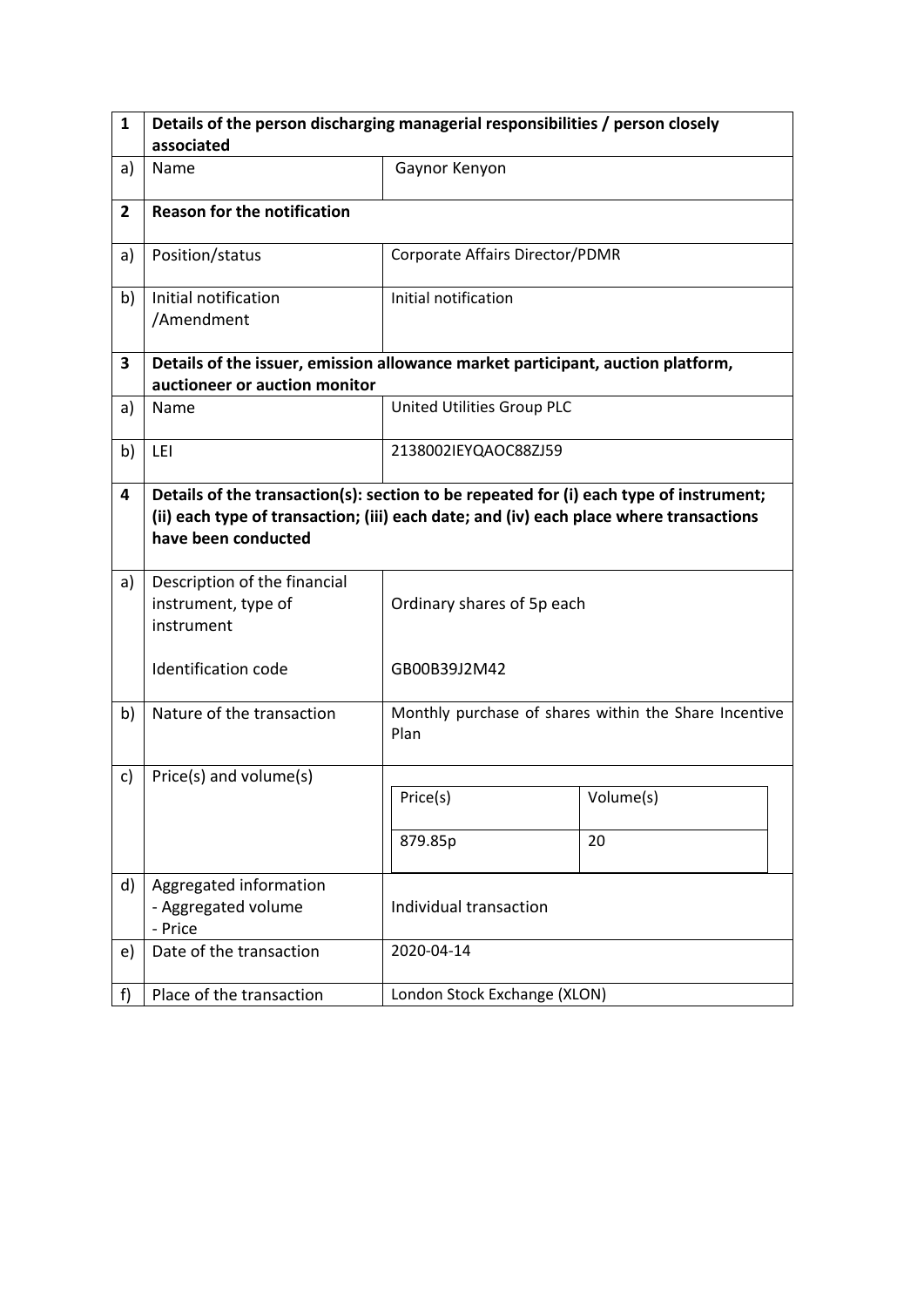| $\mathbf{1}$   | Details of the person discharging managerial responsibilities / person closely                                                                                                                          |                            |                                                       |           |  |
|----------------|---------------------------------------------------------------------------------------------------------------------------------------------------------------------------------------------------------|----------------------------|-------------------------------------------------------|-----------|--|
|                | associated                                                                                                                                                                                              |                            |                                                       |           |  |
| a)             | Name                                                                                                                                                                                                    | <b>Tom Lissett</b>         |                                                       |           |  |
| $\overline{2}$ | <b>Reason for the notification</b>                                                                                                                                                                      |                            |                                                       |           |  |
| a)             | Position/status                                                                                                                                                                                         |                            | Director of Bioresource & Energy Services/PDMR        |           |  |
| b)             | Initial notification<br>/Amendment                                                                                                                                                                      |                            | Initial notification                                  |           |  |
| 3              | Details of the issuer, emission allowance market participant, auction platform,<br>auctioneer or auction monitor                                                                                        |                            |                                                       |           |  |
| a)             | Name                                                                                                                                                                                                    |                            | United Utilities Group PLC                            |           |  |
| b)             | LEI                                                                                                                                                                                                     |                            | 2138002IEYQAOC88ZJ59                                  |           |  |
| 4              | Details of the transaction(s): section to be repeated for (i) each type of instrument;<br>(ii) each type of transaction; (iii) each date; and (iv) each place where transactions<br>have been conducted |                            |                                                       |           |  |
| a)             | Description of the financial<br>instrument, type of<br>instrument                                                                                                                                       | Ordinary shares of 5p each |                                                       |           |  |
|                | <b>Identification code</b>                                                                                                                                                                              | GB00B39J2M42               |                                                       |           |  |
| b)             | Nature of the transaction                                                                                                                                                                               | Plan                       | Monthly purchase of shares within the Share Incentive |           |  |
| c)             | Price(s) and volume(s)                                                                                                                                                                                  |                            |                                                       |           |  |
|                |                                                                                                                                                                                                         |                            | Price(s)                                              | Volume(s) |  |
|                |                                                                                                                                                                                                         |                            | 879.85p                                               | 20        |  |
| d)             | Aggregated information<br>- Aggregated volume<br>- Price                                                                                                                                                | Individual transaction     |                                                       |           |  |
| e)             | Date of the transaction                                                                                                                                                                                 |                            | 2020-04-14                                            |           |  |
| f)             | Place of the transaction                                                                                                                                                                                |                            | London Stock Exchange (XLON)                          |           |  |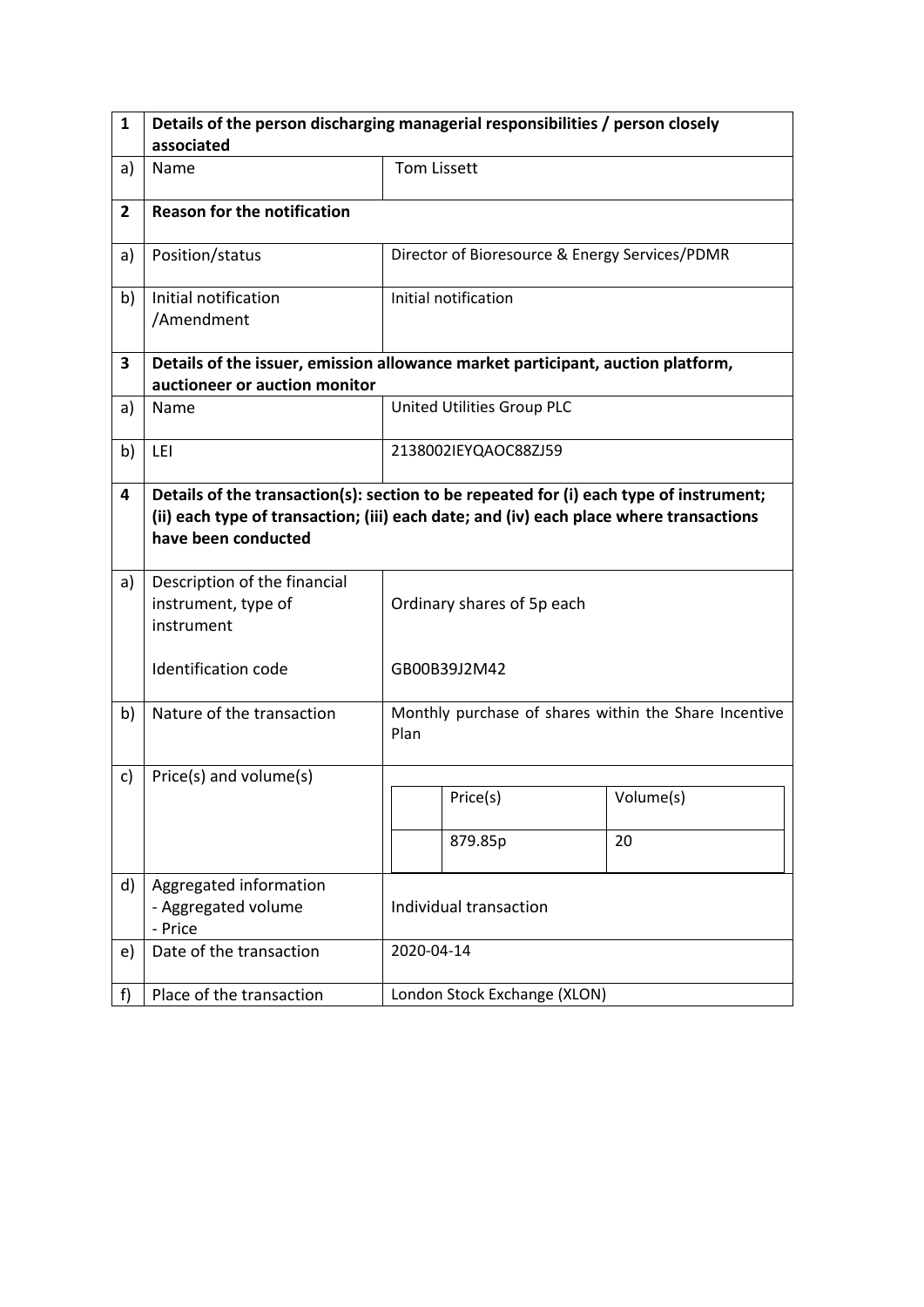| 1.             | Details of the person discharging managerial responsibilities / person closely                                                                                                                          |                              |                                                       |  |  |  |
|----------------|---------------------------------------------------------------------------------------------------------------------------------------------------------------------------------------------------------|------------------------------|-------------------------------------------------------|--|--|--|
|                | associated                                                                                                                                                                                              |                              |                                                       |  |  |  |
| a)             | Name                                                                                                                                                                                                    | <b>Steve Mogford</b>         |                                                       |  |  |  |
| $\overline{2}$ | <b>Reason for the notification</b>                                                                                                                                                                      |                              |                                                       |  |  |  |
| a)             | Position/status                                                                                                                                                                                         | Chief Executive Officer/PDMR |                                                       |  |  |  |
| b)             | Initial notification<br>/Amendment                                                                                                                                                                      | Initial notification         |                                                       |  |  |  |
| 3              | Details of the issuer, emission allowance market participant, auction platform,<br>auctioneer or auction monitor                                                                                        |                              |                                                       |  |  |  |
| a)             | Name                                                                                                                                                                                                    | United Utilities Group PLC   |                                                       |  |  |  |
| b)             | LEI                                                                                                                                                                                                     | 2138002IEYQAOC88ZJ59         |                                                       |  |  |  |
| 4              | Details of the transaction(s): section to be repeated for (i) each type of instrument;<br>(ii) each type of transaction; (iii) each date; and (iv) each place where transactions<br>have been conducted |                              |                                                       |  |  |  |
| a)             | Description of the financial<br>instrument, type of<br>instrument                                                                                                                                       | Ordinary shares of 5p each   |                                                       |  |  |  |
|                | <b>Identification code</b>                                                                                                                                                                              | GB00B39J2M42                 |                                                       |  |  |  |
| b)             | Nature of the transaction                                                                                                                                                                               | Plan                         | Monthly purchase of shares within the Share Incentive |  |  |  |
| c)             | Price(s) and volume(s)                                                                                                                                                                                  |                              |                                                       |  |  |  |
|                |                                                                                                                                                                                                         | Price(s)                     | Volume(s)                                             |  |  |  |
|                |                                                                                                                                                                                                         | 879.85p                      | 22                                                    |  |  |  |
| d)             | Aggregated information<br>- Aggregated volume<br>- Price                                                                                                                                                | Individual transaction       |                                                       |  |  |  |
| e)             | Date of the transaction                                                                                                                                                                                 | 2020-04-14                   |                                                       |  |  |  |
| f)             | Place of the transaction                                                                                                                                                                                | London Stock Exchange (XLON) |                                                       |  |  |  |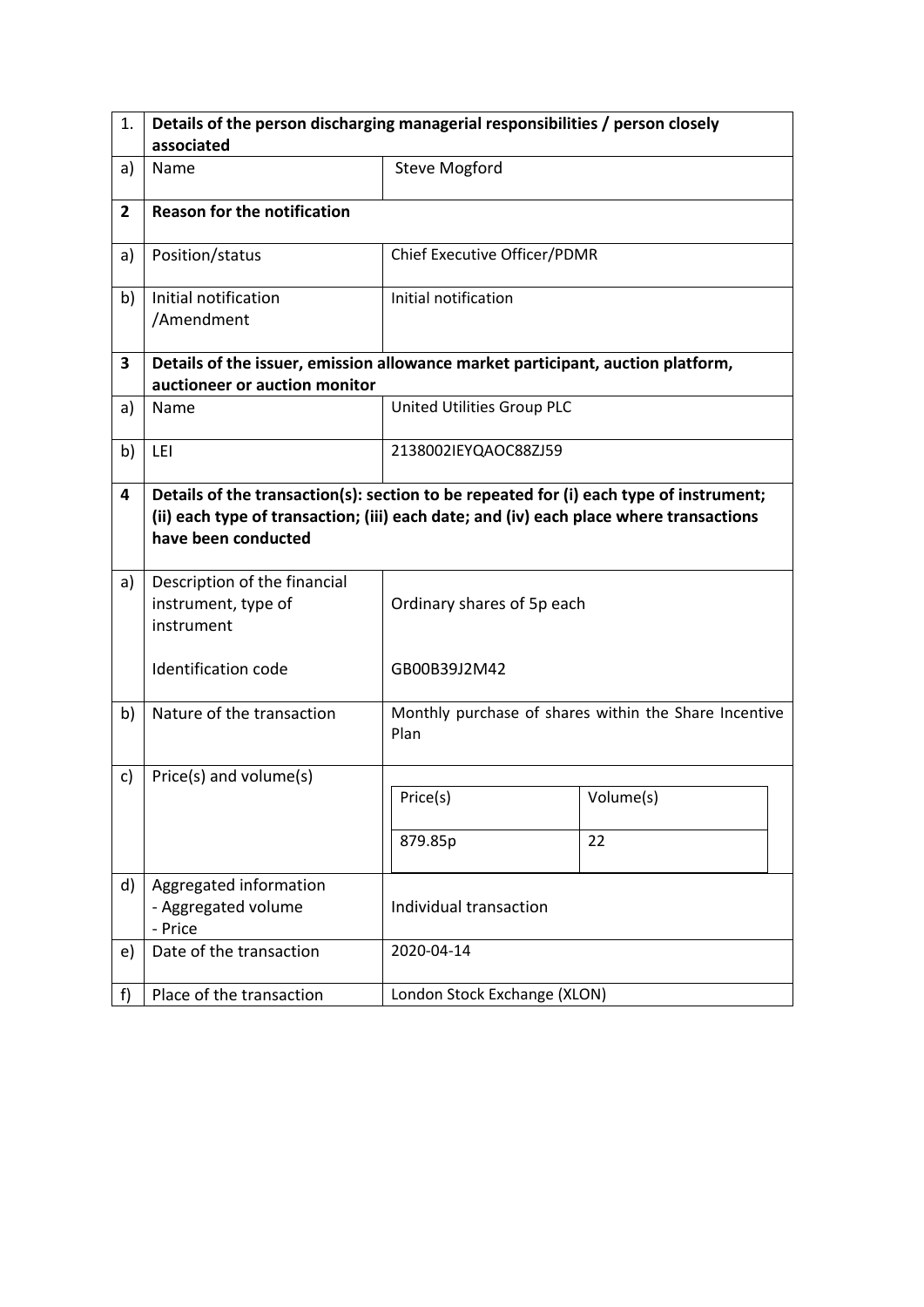| 1              | Details of the person discharging managerial responsibilities / person closely                                                                                                                          |                            |                                                       |           |  |
|----------------|---------------------------------------------------------------------------------------------------------------------------------------------------------------------------------------------------------|----------------------------|-------------------------------------------------------|-----------|--|
|                | associated                                                                                                                                                                                              |                            |                                                       |           |  |
| a)             | Name                                                                                                                                                                                                    |                            | <b>Martin Padley</b>                                  |           |  |
| $\overline{2}$ | <b>Reason for the notification</b>                                                                                                                                                                      |                            |                                                       |           |  |
| a)             | Position/status                                                                                                                                                                                         |                            | Water and Scientific Services Director/PDMR           |           |  |
| b)             | Initial notification<br>/Amendment                                                                                                                                                                      |                            | Initial notification                                  |           |  |
| 3              | Details of the issuer, emission allowance market participant, auction platform,<br>auctioneer or auction monitor                                                                                        |                            |                                                       |           |  |
| a)             | Name                                                                                                                                                                                                    |                            | United Utilities Group PLC                            |           |  |
| b)             | LEI                                                                                                                                                                                                     |                            | 2138002IEYQAOC88ZJ59                                  |           |  |
| 4              | Details of the transaction(s): section to be repeated for (i) each type of instrument;<br>(ii) each type of transaction; (iii) each date; and (iv) each place where transactions<br>have been conducted |                            |                                                       |           |  |
| a)             | Description of the financial<br>instrument, type of<br>instrument                                                                                                                                       | Ordinary shares of 5p each |                                                       |           |  |
|                | <b>Identification code</b>                                                                                                                                                                              |                            | GB00B39J2M42                                          |           |  |
| b)             | Nature of the transaction                                                                                                                                                                               | Plan                       | Monthly purchase of shares within the Share Incentive |           |  |
| c)             | Price(s) and volume(s)                                                                                                                                                                                  |                            |                                                       |           |  |
|                |                                                                                                                                                                                                         |                            | Price(s)                                              | Volume(s) |  |
|                |                                                                                                                                                                                                         |                            | 879.85p                                               | 20        |  |
| d)             | Aggregated information<br>- Aggregated volume<br>- Price                                                                                                                                                | Individual transaction     |                                                       |           |  |
| e)             | Date of the transaction                                                                                                                                                                                 |                            | 2020-04-14                                            |           |  |
| f)             | Place of the transaction                                                                                                                                                                                |                            | London Stock Exchange (XLON)                          |           |  |